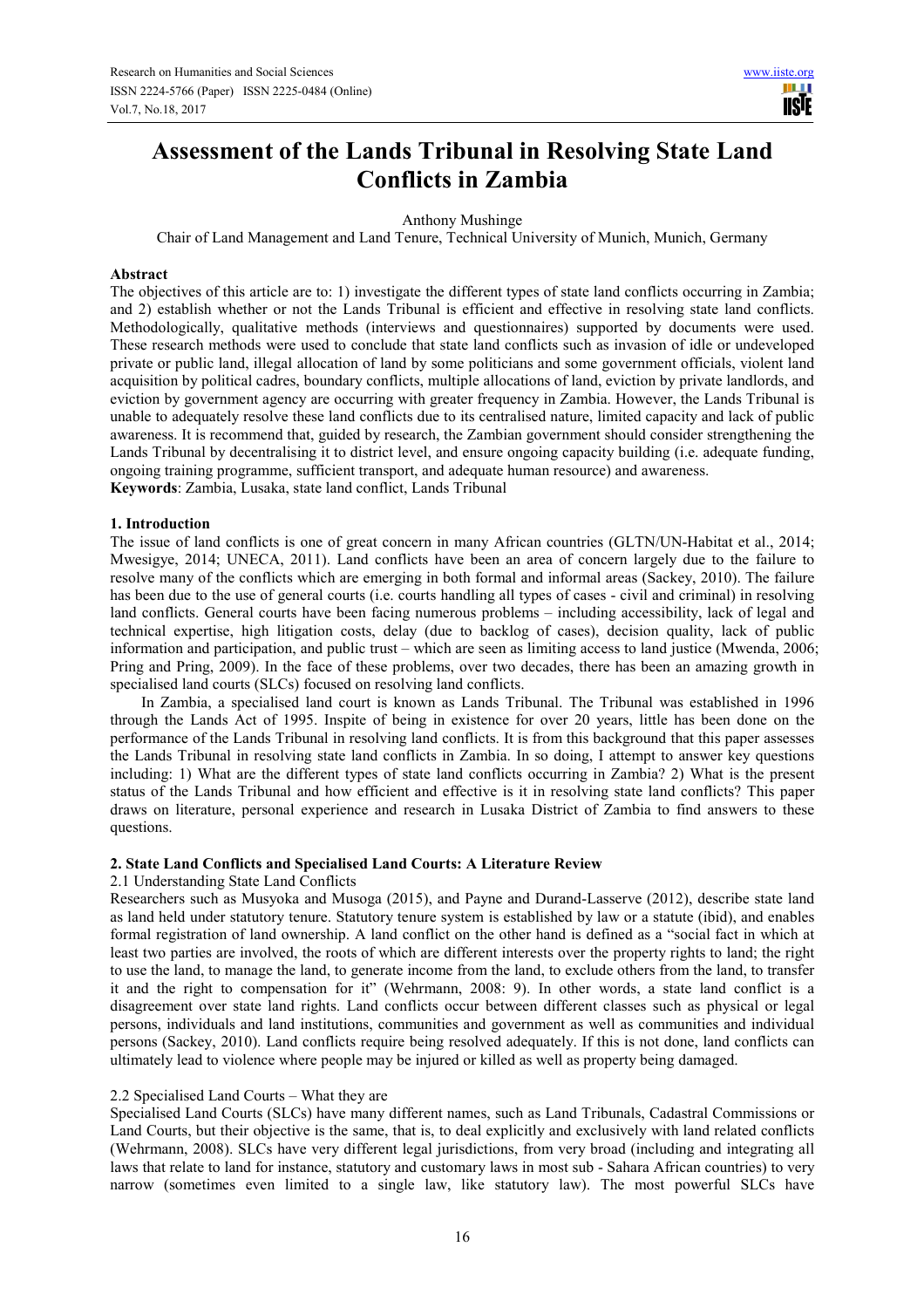comprehensive legal jurisdiction and a range of enforcement powers. The ultimate purpose of SLCs is to ensure that land conflicts are resolved efficiently and effectively. Pring and Pring (2009) argue that SLCs are better because there are characterised by expertise, efficiency, cost effectiveness, transparency, and flexible rules of procedure and evidence (i.e. employ informal and less intimidating proceedings). These enable greater public participation and confidence in the land conflict resolution process. Specialised land courts help to free general courts from the burden of land related cases, decrease the time people have to invest in solving land conflicts and improve decision-making by judges who are more familiar with land (*ibid*).

As with any other court, SLCs can suffer from shortcomings. Wehrmann (2008) recommends that the following may help to avoid common weaknesses: i) SLCs have to be constituted by the state; ii) the objectives and functions of the SLCs have to be defined; iii) the members of the SLCs (such as the chairman, deputy chairman and support staff) and their individual functions have to be defined. Moreover, staff should be sufficient; iv) special regulations should be defined for the procedures and duties of the SLCs, providing for quick and cheap land conflict resolution;  $v$ ) it should be agreed that the civil procedure law and rules do not apply to the proceedings of the SLCs, to allow for a more flexible approach; vi) it has to be guaranteed that any person involved in a land conflict can have access to the SLCs. This implies that SLCs should have offices at local level, for example at district level; vii) the members who are appointed to become part of the SLCs must have adequate qualifications and receive special training as required. They would need to be both experts on land issues and good arbitrators; viii) the procedures and decisions of the SLCs have to be transparent, and every staff member accountable and bound to a strict code of conduct; and ix) the procedures and decisions of the SLCs need to be monitored, evaluated and made accessible to the public. Pring and Pring (2009) add that good salary for SLCs decision-makers is very important because it both attract and retain highly competent and committed judges.

## **3. Overview of the Lands Tribunal in Zambia**

The Lands Tribunal was created in 1996 as a specialised land court with the objective of achieving speedy, low cost, flexible and efficient means of resolving land conflicts. The Tribunal was established with the view that general courts face congested workloads and that it is very expensive to pursue cases in general courts. Between 1996 and 2009, the Tribunal had limited jurisdiction of handling state land conflicts only. However, in 2010, the Lands Tribunal Act was enacted to expand the jurisdiction of the Tribunal. From 2010, the Tribunal has been handling both state and customary land conflicts (Republic of Zambia, 2010). It should be pointed out that the land tenure system in Zambia is twofold: statutory and customary tenures. Land held under statutory tenure is known as state land while land held under customary tenure is known as customary land. The focus of this study is state land conflicts which occur on land under statutory tenure.

According to section 5 subsection 1 of the Lands Tribunal Act of 2010, the Tribunal consists of the following members appointed by the Minister:

(a) A Chairperson who is a legal practitioner of not less than seven legal experience;

(b) A Deputy Chairperson who is a legal practitioner of not less than seven legal experience;

(c) A representative of the Attorney General who is an advocate of not less than seven legal experience;

(d) A representative of the Law Association of Zambia of not less than seven legal experience;

(e) A representative of the House of Chiefs;

(f) A Planner registered under the Urban and Regional Planners Act;

(g) A Land Surveyor registered under the Land Survey Act;

(h) A registered Valuation Surveyor registered under the Valuation Surveyors' Act; and

(i) Not more than three persons from the public and private sectors.

It should be pointed out that these members are part-time employees of the Lands Tribunal.

## **4. Methodology**

The research was primarily qualitative in nature and adopted a case study strategy, where Lusaka District in Lusaka province was studied. Lusaka Province comprises 8 districts namely: Lusaka, Chongwe, Luangwa, Kafue, Chilanga, Chirundu, Rufunsa and Shibuyunji. The provincial capital: Lusaka is bordered by Kafue, Chilanga and Chongwe (see figure 1). Lusaka district of the Lusaka Province was selected because that is where the offices of the Lands Tribunal are located.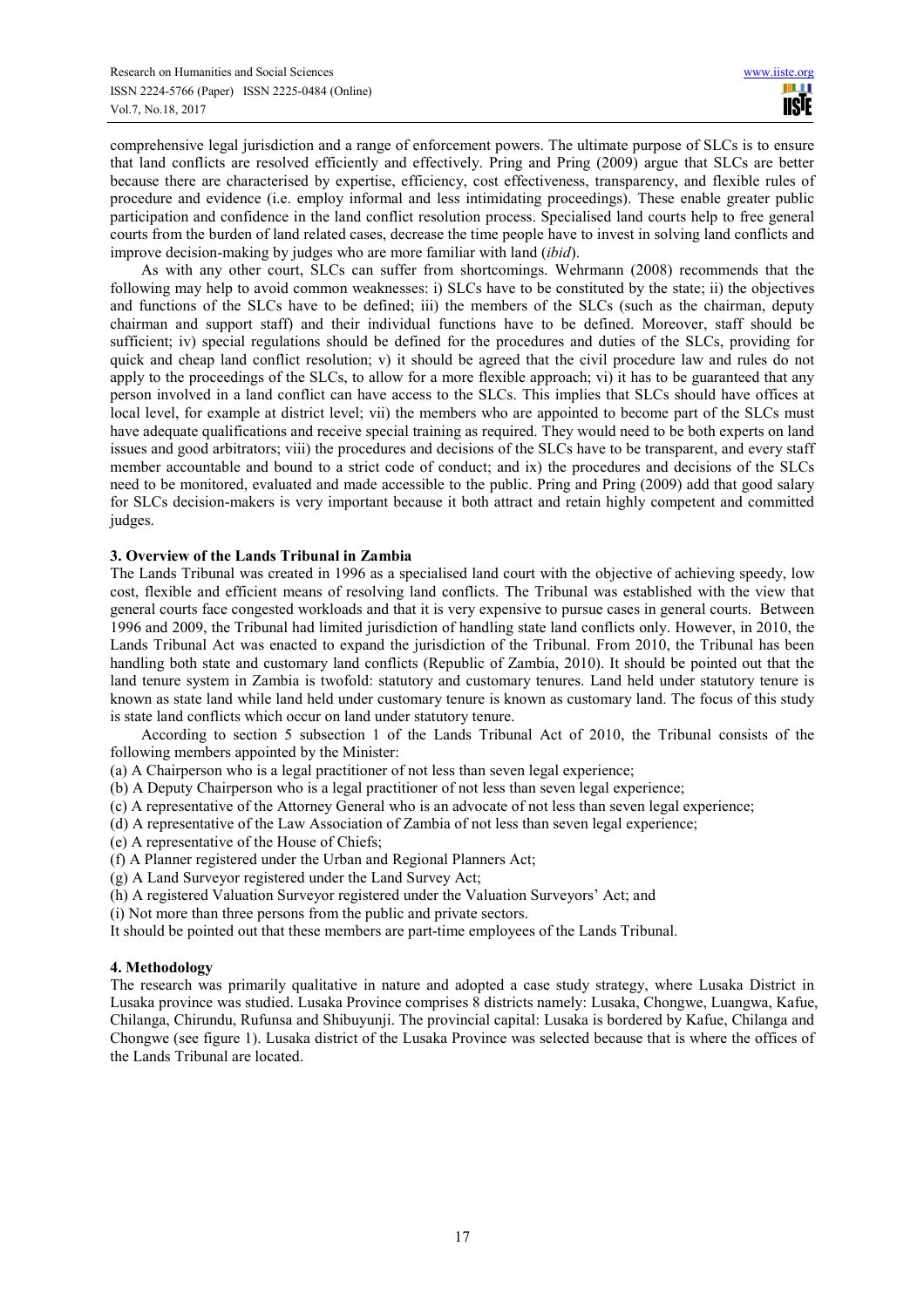

**Figure 1**: Locational Map – Lusaka Province (Adapted from Chalochatu, 2017)

Key Informants for this study were 11 employees from the Lands Tribunal, Non-Governmental Organisations (NGOs) and law firms. Questionnaires were used to collect information from these informants and purposeful sampling was used to select them.

| Category         | <b>Details</b>                                                                                                                                                           | No. |  |  |
|------------------|--------------------------------------------------------------------------------------------------------------------------------------------------------------------------|-----|--|--|
| Lands Tribunal   | Specialised Land Court                                                                                                                                                   |     |  |  |
| NGO <sub>s</sub> | Zambia Land Alliance, Civic Forum on Housing and Habitat, People's Process<br>on Housing and Poverty in Zambia, and U.S. Agency for International<br>Development (USAID) |     |  |  |
| Law Firms        | Handling Land Conflicts                                                                                                                                                  |     |  |  |
| Total            |                                                                                                                                                                          |     |  |  |

Table 1: List of Key Informants

Further, interviews were conducted with 204 households in Lusaka District and 6 academics (3 from the Copperbelt University and 3 from the University of Zambia) in order to determine the consistency of empirical data from the key informants, thereby also enhancing data validation and reliability. In order to avoid bias, every household in Lusaka District was given a non-zero probability of being selected. This implies respondents were randomly selected in order to have an unbiased representation of the district (Mabikke, 2014). Secondary data were also collected through an analysis of international literature as well as judgments on land-related cases obtained from within Africa (Mushinge and Mwando, 2016). Fieldwork was conducted between May and September, 2016.

## **5. Results and Discussion**

5.1 Types of State Land Conflicts

The study intended to establish the different types of state land conflicts occurring in Zambia. Research findings show that the following state land conflicts are occurring with greater frequency.

5.1.1 Invasion of Idle or Undeveloped Private or Public Land

Acquisition of land in Zambia has always being a thorny issue with some few privileged individuals owning huge chunks of land while the less fortunate in the society remain disadvantaged (Saluseki, 2015). Many people who are eager to own land tend not to be in the position to manage accessing land under the current malfunctional land governance framework i.e. state land delivery system is too inefficient (APRM, 2013; CFHH, 2015; Chitengi, 2015). It is been the same people who continue to have access to land (CFHH, 2015). Ordinary Zambians with low incomes have no access to land because it is being allocated to the rich and powerful who could afford it (Daily Nation, 09 May 2016; NAZ, 2015). The issue of limited access to land by many Zambians was also raised by the President (Edgar Lungu) who was quoted by Saluseki (2015, para.6) saying that:

*"Work with the Commissioner of Lands to be, and the Minister of Lands to ensure that Zambians have access to*  land, at affordable prices and easily available, it should not be the preserve of the elite but for every Zambian".

It is against this backdrop that some people in low income group have continued to try and find ways to access land. One way is invasion of idle or undeveloped private or public land. Chama (2007: 12) identified the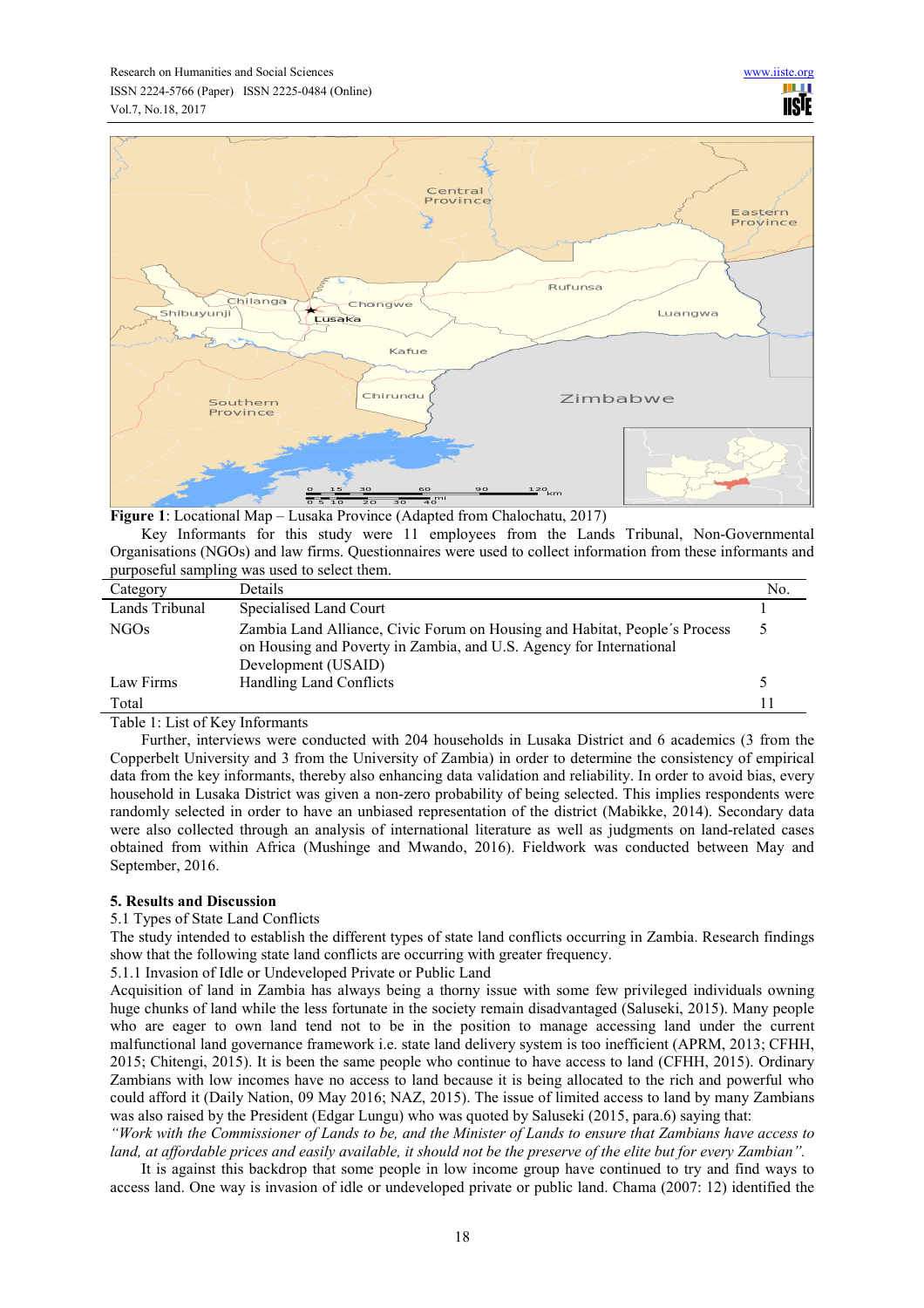HI I **TISIE** 

two most common types of land invasion in the country as:

- Invasion of open state land which has been reserved for government use or land under the jurisdiction of local authorities but left open for a long time.
- Invasion of formally planned and allocated land by groups of people who threaten and bar legal land owners from taking possession of their land: such invasion also covers land that is held on title but not developed.

According to Chitonge and Mfune (2015: 214), often, conflicts over invaded land involve violent confrontation as the authorities or the title holders seek to remove the 'invaders' from the land. Thus, in some instances, innocent title holders have ended up losing lives while trying to defend their pieces of land.

5.1.2 Illegal Allocation of Land by Some Politicians and Some Government Officials

There are rampant illegal land allocations by some politicians such as councillors, ruling political party officials and some government officials in Zambia in general and Lusaka District in particular (Key Respondent # 1). The rampant illegal land allocations are also confirmed by debates in the National Assembly of Zambia (NAZ) conducted on  $15<sup>th</sup>$  October 2015. According to NAZ (2015), illegal allocations of land are a cancer sweeping across Zambia. Numerous reports have been made to the Minister of Local Government and Housing office concerning illegal land allocations (*ibid*). The high prevalence of illegality and lawlessness in land allocation are threatening law and order in the country (AllAfrica, 2016). It is estimated that 70% of land in Lusaka District is in the hands of illegal owners with councillors and mayors singled out as some of the actors involved in illegal land deals (The Post, 01 October 2013 cited in Chitonge and Mfune, 2015: 214).

5.1.3 Violent Land Acquisition by Political Cadres

Research findings show that Zambia has been witnessing violent land acquisition (also known as land grabbing) by political cadres for over two decades. Cadres of the ruling party terrorise people over their land (NAZ, 2015). Political cadres are more powerful than politicians and law enforcement agents (Key Respondent # 2). Macmillan Dictionary defines 'political cadres' as a small group of people within a larger organisation such as a political party. In Zambia, these are members of a political party who usually run political campaigns on voluntary basis when their political party is in opposition. However, when the political cadres' party forms government, they consider land has their payback (Key Respondent # 3). One of the key respondents commented: "*It is ironic that during the United National Independence Party (UNIP) government from 1964 (when Zambia became independent) to 1991 (when UNIP handed over power to Movement for Multi-party Democracy - MMD), there was no land grabbing by political cadres. Violent land acquisition by political cadres started when MMD formed government in 1991. Political cadres believed that they can have access to anyone's land. During the MMD rule (1991 – 2011) land grabbing by political cadres was very rife. Unfortunately, this scenario has continued under the government of the Patriot Front (PF) which took over from MMD in 2011. Zambia has so much land at its disposal and if well governed, everyone can partake and enjoy legal rights over this precious resource"* (Key Respondent # 4).

Political cadres acquire and demarcate land belonging to genuine title-holders with open impunity even when they know that procedure has to be followed to acquire this land. In almost all the cases, the political cadres come armed with sticks, axes, used tyres, picks, machetes, slashers, shovels and stones with which they attack owners of the land. Although the violent land acquisition by political cadres is rife, there is no effective mechanism to remove political cadres from state land governance (Shakafuswa, 2016). 5.1.4 Boundary Conflicts

Boundary conflicts are mostly between the owners of two or more adjacent properties. Findings show that these conflicts are common: a) in areas with 14-year leases (given for state land which is not surveyed but a provisional certificate of title is issued); b) on land which is allocated and occupied without provision of services such as roads; and c) when land surveyors make errors when undertaking cadastral surveying. Firstly, unsurveyed land does not have clear boundaries of the individual land. Thus, a boundary conflict arises in instances where there are two adjacent unsurveyed properties and one party takes a portion of the land belonging to another and the latter realises that his/her land has been encroached. It is worth mentioning that although 14-year leases have been discontinued, there is still considerable amount of land with provision certificates of title. Secondly, boundary conflicts also occur when land is allocated and occupied without provision of roads. Here, land owners who need access to their properties make their road(s) and in the process encroach on other properties in the area. Finally, due to inadequate funding, land surveyors and equipment at the Survey Department (Ministry of Lands and Natural Resources) and inadequate land surveyors in private practice, there are a number of illegal surveys being undertaken by unauthorised surveyors. These usually use unreliable survey data thereby putting beacons on other peoples' property. This leads to boundary conflicts.

5.1.5 Multiple Allocations of Land

There are instances where a single piece of land could be allocated to two or more people and separate offer letters prepared in the names of different applicants. Cases of double or even triple land allocation are common (Chitengi, 2015; KCC, 2012; Republic of Zambia, 2012; UN-Habitat, 2012). The factors responsible for this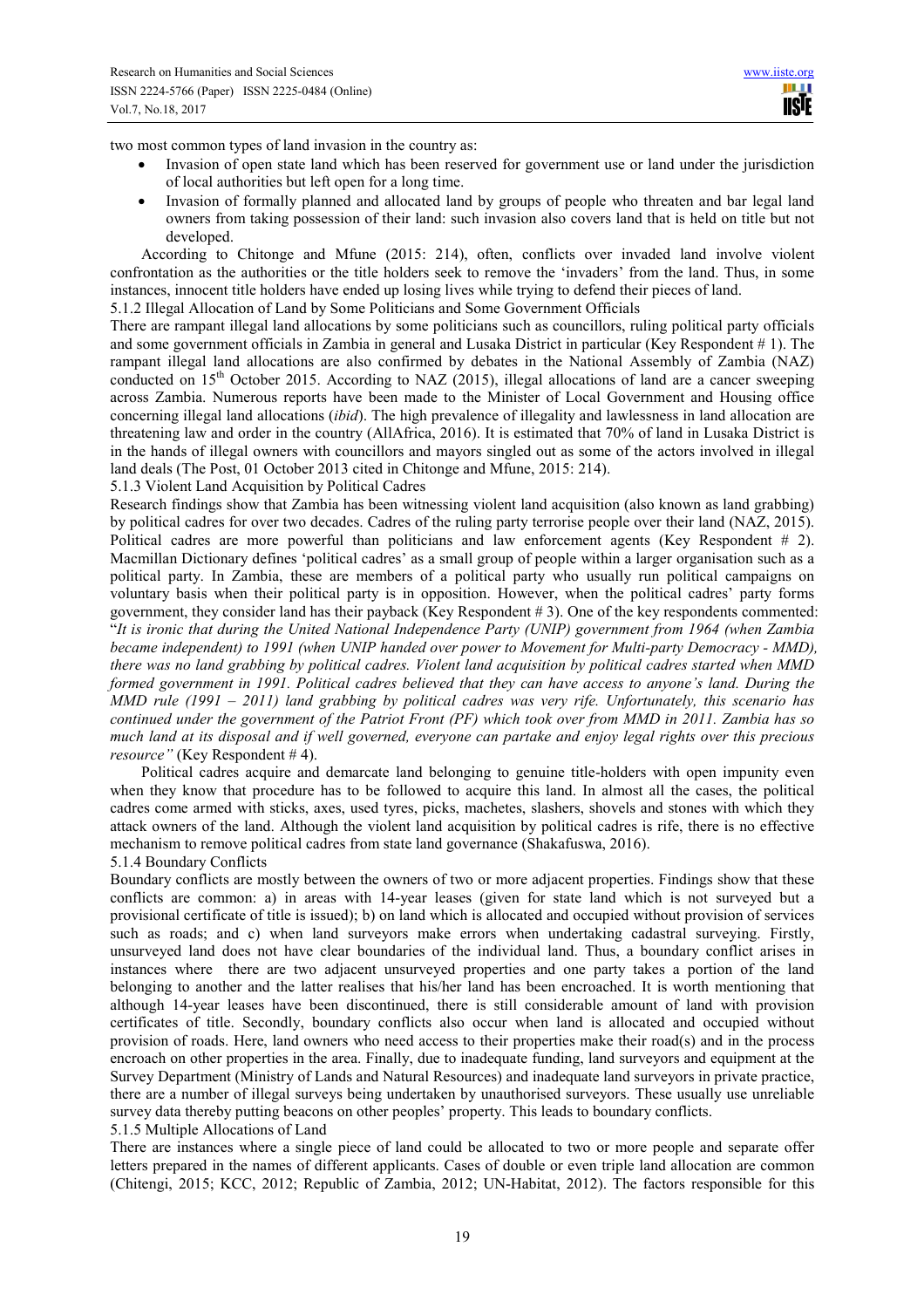include the lack of coordination between institutions with authority to allocate land (i.e. Ministry of Lands and Natural Resources and Local Authorities), poor record keeping by land institutions and corruption in the land institutions. Regarding lack of coordination, there are instances where the same piece of land is allocated from the Ministry of Lands and Natural Resources and also by the Local Authority in the area (Republic of Zambia, 2012). Further, the Ministry of Lands and Natural Resources has at times issued letters of offer in respect of the same piece of land to two or more persons due to poor record keeping (i.e. poor record keeping does not enable the staff to quickly know who has been allocated what and where) and corruption.

#### 5.1.6 Eviction by Private Landlords

As explained earlier, undeveloped private land can either be invaded or illegally allocated to other people or violently acquired by political cadres. Findings show that title holders would usually try to peacefully engage the squatters with the view of removing them from the land. However, in most cases this does not work because squatters resort to violence. Thus, title holders usually go to court and the court would order for an eviction of squatters. These evictions adversely affect the families of squatters, as their houses are demolished. The squatters become homeless and their household goods get damaged as they are thrown carelessly on the ground. In some instances, bulldozers demolish houses with household goods inside. In some of the eviction cases the government assists through the Disaster Management and Mitigation Unit (DMMU) under the Office of the Vice President, by providing temporary tents and some food. However, due to the fact that the land delivery system is inefficient, these people would still not have access to land and eventually would look for other undeveloped land and invade it.

## 5.1.7 Eviction by Government Agency

In March, 2007, the Cabinet of the Zambia Government sat and resolved on a policy to combat illegal land allocation, land evasion and development in the country (Chama, 2007). It was resolved that Government would demolish all illegal and unplanned settlements throughout the country (*ibid*). The Chief government spokesperson announced at a news conference in Lusaka that Government would use whatever means at its disposal to "restore order in the nation" (*ibid*). According to Government, the development had been necessitated by the increase in "acts of lawlessness, which had gone unabated" (*ibid*). Research findings show that despite this policy being in existence for 9 years, limited success has been achieved. This is because land invasion and attempted eviction has become a hot political issue and therefore invaders are in most cases not evicted because politicians are afraid of losing votes. In spite of political interference, some evictions have still been undertaken by government agencies such as the local authorities, the military and the police.

#### **6. Status of the Lands Tribunal**

Considering the high incidence of state land conflicts in Zambia in general and Lusaka District in particular, the study intended to establish whether or not the Lands Tribunal is resolving these conflicts efficiently and effectively. Research findings show that the Tribunal is unable to resolve state land conflicts efficiently and effectively due to reasons explained below.

#### 6.1 Centralised Operations of the Lands Tribunal

The National Decentralisation Policy was adopted in 2002. The aim of the National Decentralisation Policy is to transfer authority, functions and responsibilities as well as appropriate resources to district level in order to improve quality of service delivery (Republic of Zambia, 2002). Research findings show that despite the existence of the policy, the Tribunal is highly centralised with offices in Lusaka District only. So all disputants from the other 105 districts have to travel to Lusaka to have their land conflicts resolved. The net effect is that many people outside Lusaka have been denied the opportunity of having their conflicts resolved by the Tribunal. There is no doubt that this impedes access to justice which is a critical instrument for the protection of human rights.

## 6.2 Insufficient Funding to the Tribunal

Evidence gathered from the questionnaires, interviews and documents indicate that over time, the operations of the Lands Tribunal have been adversely affected by inadequate funding from the Treasury (Ministry of Finance). Table 2 is illustrative (Zambian currency is Kwacha and 1US\$ is equal to 9.92 Kwacha as at 28 August 2017).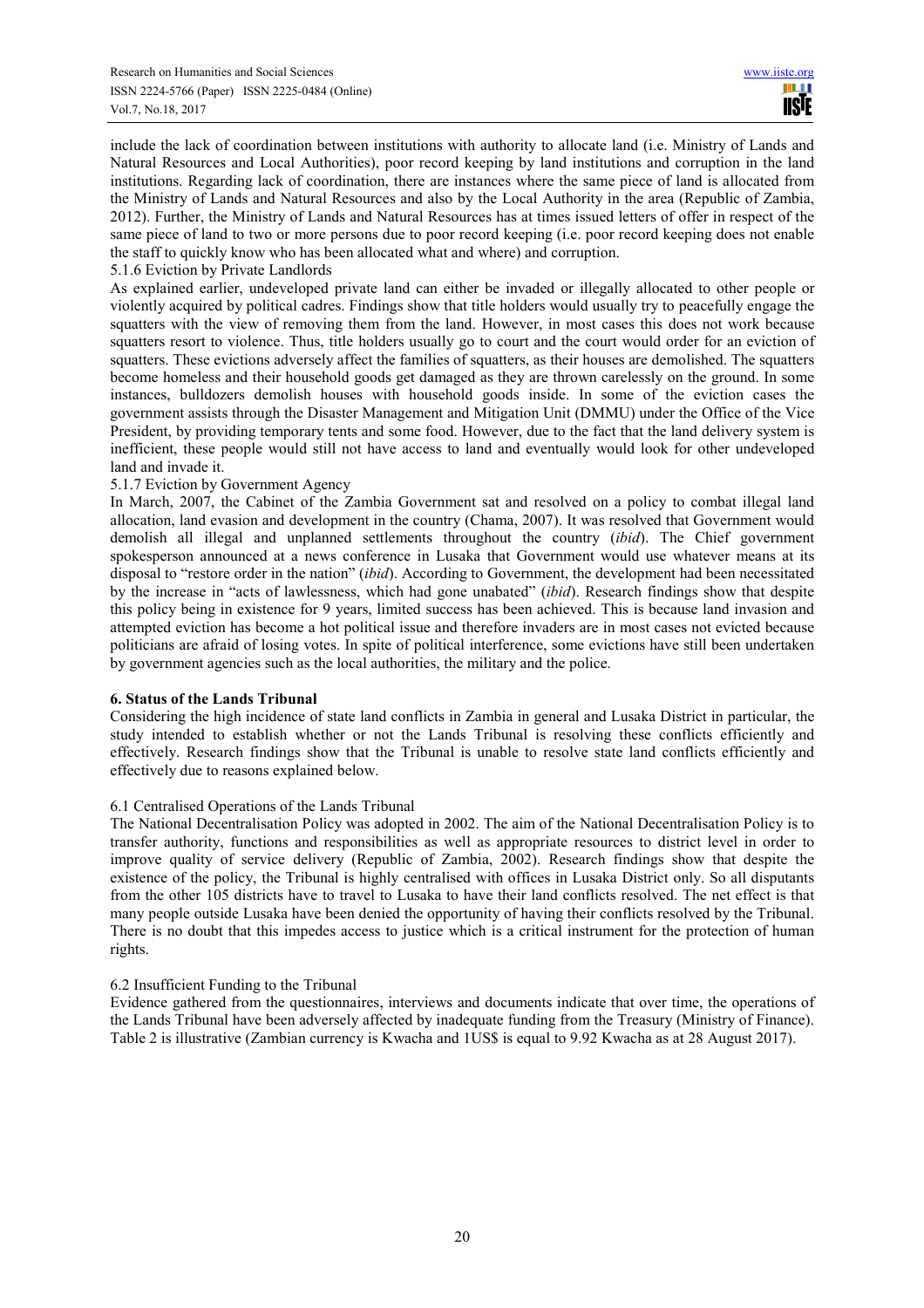| Table 2 clearly shows that the Tribunal has been receiving funds less than required. Findings from the Lands |  |
|--------------------------------------------------------------------------------------------------------------|--|
| Tribunal indicate that low funding has been the most prominent hindrance in the operations of the Tribunal.  |  |

| Year | <b>Amount Received (USS)</b> | <b>Amount Required (USS)</b> |
|------|------------------------------|------------------------------|
| 2011 | 83,015                       | >83,015                      |
| 2012 | 133,065                      | >133,065                     |
| 2013 | 157,258                      | >157,258                     |
| 2014 | 201,613                      | >201,613                     |
| 2015 | 201,613                      | >201,613                     |
| 2016 | 201,613                      | >201.613                     |

Table 2: Funding to the Lands Tribunal (Ministry of Finance, 2011, 2012, 2013, 2014, 2015, 2016)

Presently, the Tribunal hears cases for at least 10 consecutive working days per month. With the huge public demand for its services, the Tribunal should ideally be sitting every week days. However, this is unattainable due to inadequate funding from government. Inadequate and inconsistent funding to the Tribunal is one problem that has repeatedly caused delays in disposing of cases (Sikazwe, 2005). It is sad that the Lands Tribunal, with its important role of resolving land conflicts, is usually underfunded (ZLA, 2005). This is why the Tribunal cannot perform its functions to the satisfaction of the majority of the public (*ibid*). The level of underfunding is indicative of the lack of political will on the part of government to ensure the Tribunal operates efficiently.

## 6.3 Lack of Training Programme for the Tribunal Staff

Findings from the Lands Tribunal indicate that the Tribunal does not have a training programme for its staff. Land conflicts are usually complex and sensitive in nature. With the changing environments every day, there is need for staff (i.e. the Registrar and others) who in practice offers advice to the public on land conflicts in the absence of members of the Tribunal (who work on part-time basis), to undergo refresher training in various land conflicts resolution mechanisms (ZLA, 2005).

#### 6.4 Inadequate Transport

Currently, the Lands Tribunal does not have adequate vehicles to cover their operations. Findings from the Tribunal show that there is only one vehicle. To operate effectively and efficiently, the Tribunal requires more vehicles. This impact on the delivery of justice.

## 6.5 Poor Conditions of Service for Board Members

According to findings from the Lands Tribunal, the board members work on a part-time basis and there are given sitting allowances and not a salary. However, the allowances are very low and cannot even cover for their (board members) fuel expenses.

## 6.6 Delivery of Judgments

According to section 12 of the Lands Tribunal Act of 2010, the Tribunal shall deliver judgment within sixty days after the conclusion of the hearing of the case. However, research findings show this is in most cases not attainable. Key respondents (from non-governmental organisations and law firms) and academics indicated that land conflicts are usually not resolved in a timely manner. Delays in the resolution of land conflicts was also confirmed by the respondent from the Lands Tribunal but the average time taken in resolving land conflicts was not provided. Reasons for delay by the Lands Tribunal inter alia include inadequate staff, members of the tribunal working on part-time basis, and underfunding from government.

#### 6.7 Staffing Levels

Research findings show that staffing levels do not meet the current demands of the Lands Tribunal to deliver services as required. Although the numbers of staffing levels were not given, it was confirmed that the current employees are inadequate.

## 6.8 Lack of Public Awareness

During the interviews with the 204 households, the majority asserted that said that they have not heard of the Lands Tribunal (see table 3). Furthermore, consultations which were spearheaded by the Ministry of Lands and Natural Resources in partnership with the Zambia Land Alliance showed that many people all over the country do not know about the existence of the Lands Tribunal (ZLA, 2005). This is partly because the Tribunal does not publicise its operations. This was also confirmed by the respondent from the Lands Tribunal who said that the Tribunal Secretariat will soon embark on a country wide public awareness with a view of publicising the Tribunal operations.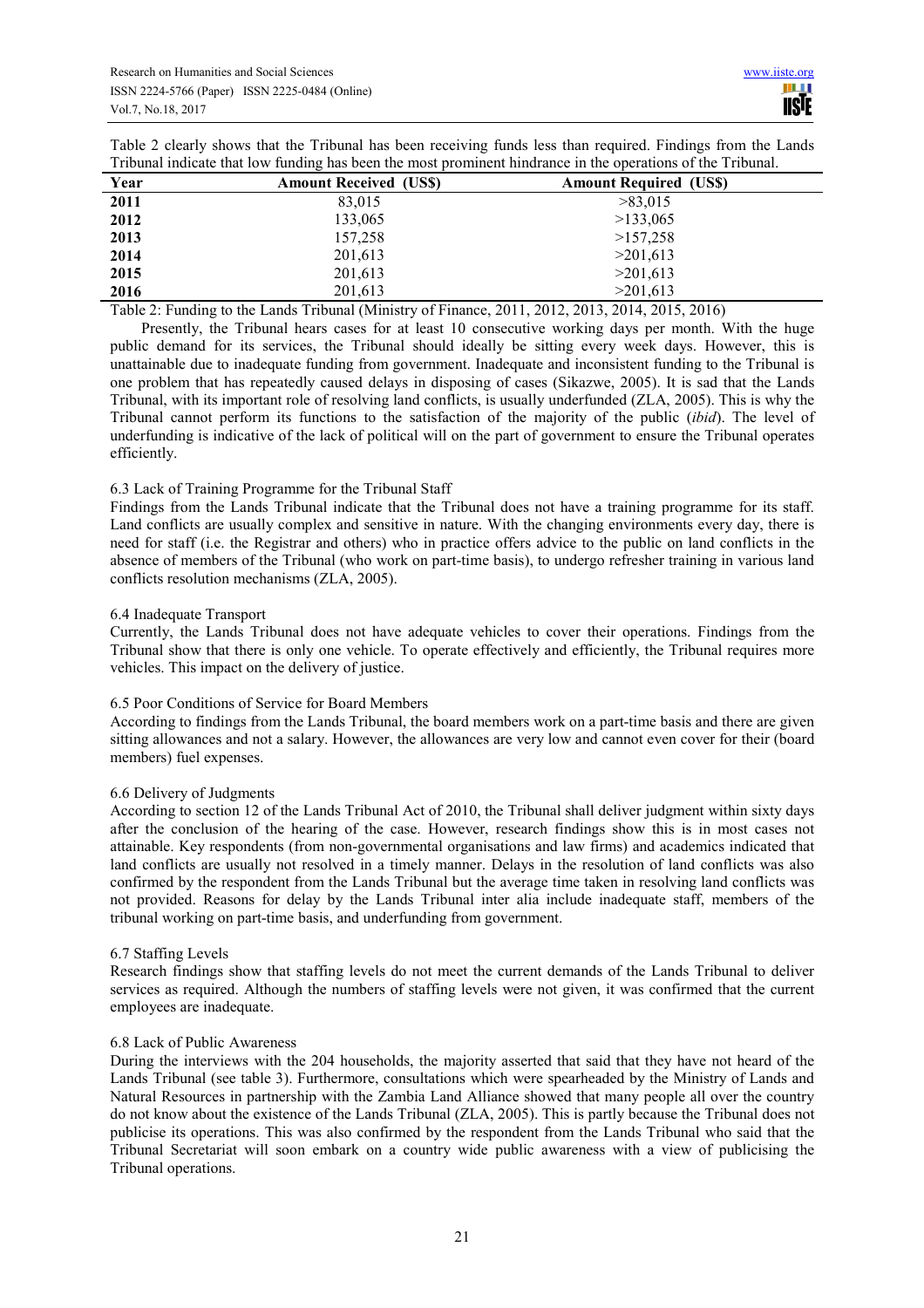| Table 5. Fubile Awareliess about the Lands Tribulial (Field Survey, 2010) |               |                    |  |  |
|---------------------------------------------------------------------------|---------------|--------------------|--|--|
| <b>Variable</b>                                                           | Frequency (f) | Percentage $(\% )$ |  |  |
| Aware                                                                     | 20            | 9.8                |  |  |
| Not Aware                                                                 | 143           | 70.1               |  |  |
| No Response                                                               | 31            | 15.2               |  |  |
| Do Not Know                                                               | 10            | 4.9                |  |  |
| Total                                                                     | 204           | 100                |  |  |
|                                                                           |               |                    |  |  |

Table 3: Public Awareness about the Lands Tribunal (Field Survey, 2016)

#### **7. Conclusion and Recommendations**

What seems to emerge from this research is that the presently the Lands Tribunal cannot adequately resolve state land conflicts due to problems such as centralisation, limited capacity and lack of public awareness. It is therefore a more worthwhile investment for the government to invest in strengthening the Lands Tribunal by ensuring that the Tribunal is decentralised to district level, and ensuring ongoing capacity building (i.e. sufficient funding, ongoing training programme, adequate transport, and sufficient human resource) and awareness. It should be kept in mind that land is a key source of development of all the other sectors but development cannot be attained if the prevailing land conflicts are not resolved effectively and efficiently

#### **References**

- AllAfrica (2016). Zambia: stop illegal land allocation. Retrieved October 11, 2016, from http://allafrica.com/stories/201601270416.html.
- APRM (2013). Country Review Report No.16. Midland, South Africa: African Peer Review Mechanism Secretariat.
- CFHH (2015). Zambia Housing Symposium Report 2015: Housing at the Centre of Urbanisation. Lusaka: Civic Forum on Housing and Habitat.
- Chama, K. (2007). Urban demolitions in Zambia: challenges and opportunities of rapid urban growth in a developing country. Retrieved October 06, 2016, from

https://mirror.unhabitat.org/files/6996\_paper\_on\_demolitions.pdf.

- Chitengi, H. S. (2015). Deriving Lessons for Urban Planning and Housing Delivery from the Resilience of Informal Housing Systems in Zambia. PhD Thesis. University of Dundee, Dundee.
- Chitonge, H. and Mfune, O. (2015). The urban land question in Africa: the case of urban land conflicts in the city of Lusaka, 100 years after its founding. Habitat International, 48, pp. 209-18.
- Daily Nation (09 May 2016). Stop illegal land allocations in Lusaka. Retrieved October 12, 2016, from

https://zambiadailynation.com/2016/05/09/stop-illegal-land-allocations-in-lusaka/.

- GLTN/UN-Habitat, GIZ and TUM (2014). Land Tenure Security in Selected Countries Synthesis Report: Securing Land and Property Rights for All. Nairobi: GLTN/UN-Habitat.
- KCC (2012). 2012-2016 Strategic Plan. Kitwe: Kitwe City Council.
- Mabikke, S. (2014). Improving Land and Water Governance in Uganda: The Role of Institutions in Secure Land and Water Rights in Lake Victoria Basin. PhD Thesis. Technical University of Munich, Munich.
- Mushinge, A. and Mwando, S. (2016). Implications of pro-market land policies on customary land users in Zambia: a case of large-scale land investments in Kaindu chiefdom, Mumbwa district. International Journal of Social Science Studies, 4 (8), pp. 9-18.
- Ministry of Finance (2011). *Estimates of Revenue and Expenditure*. Lusaka: Ministry of Finance.
- Ministry of Finance (2012). *Estimates of Revenue and Expenditure*. Lusaka: Ministry of Finance.
- Ministry of Finance (2013). *Estimates of Revenue and Expenditure*. Lusaka: Ministry of Finance.
- Ministry of Finance (2014). *Estimates of Revenue and Expenditure*. Lusaka: Ministry of Finance.
- Ministry of Finance (2015). *Estimates of Revenue and Expenditure*. Lusaka: Ministry of Finance.
- Ministry of Finance (2016). *Estimates of Revenue and Expenditure*. Lusaka: Ministry of Finance.
- Musyoka, R. M. and Musoga, H. (2015). Typologies of land tenure and their impact on urban form in Africa: the case of Eldoret City in Kenya. Paper presented at the 2015 World Bank Conference on Land and Poverty. World Bank - Washington DC, 23-27 March, 2015.
- Mwenda, W. S. (2006). Paradigms of Alternative Dispute Resolution and Justice Delivery in Zambia. PhD Thesis. University of South Africa, Pretoria.
- Mwesigye, F. (2014). An Inquiry into the Evolution of Land Institutions and its Implications for Land Tenure Security, Land Transactions and Agricultural Productivity: Evidence from Rural Uganda. PhD Thesis. National Graduate Institute for Policy Studies: Tokyo.
- NAZ (2015). Debates. Lusaka: National Assembly of Zambia.
- Palmer D., Wehrmann, B. and Fricska, J. (2009). Towards Improved Land Governance. Land Tenure. Working Paper 11. Rome. Food and Agriculture Organization of the United Nations.
- Payne, G. and Durand-Lasserve, A. (2012). Holding on: security of tenure types, policies, practices and